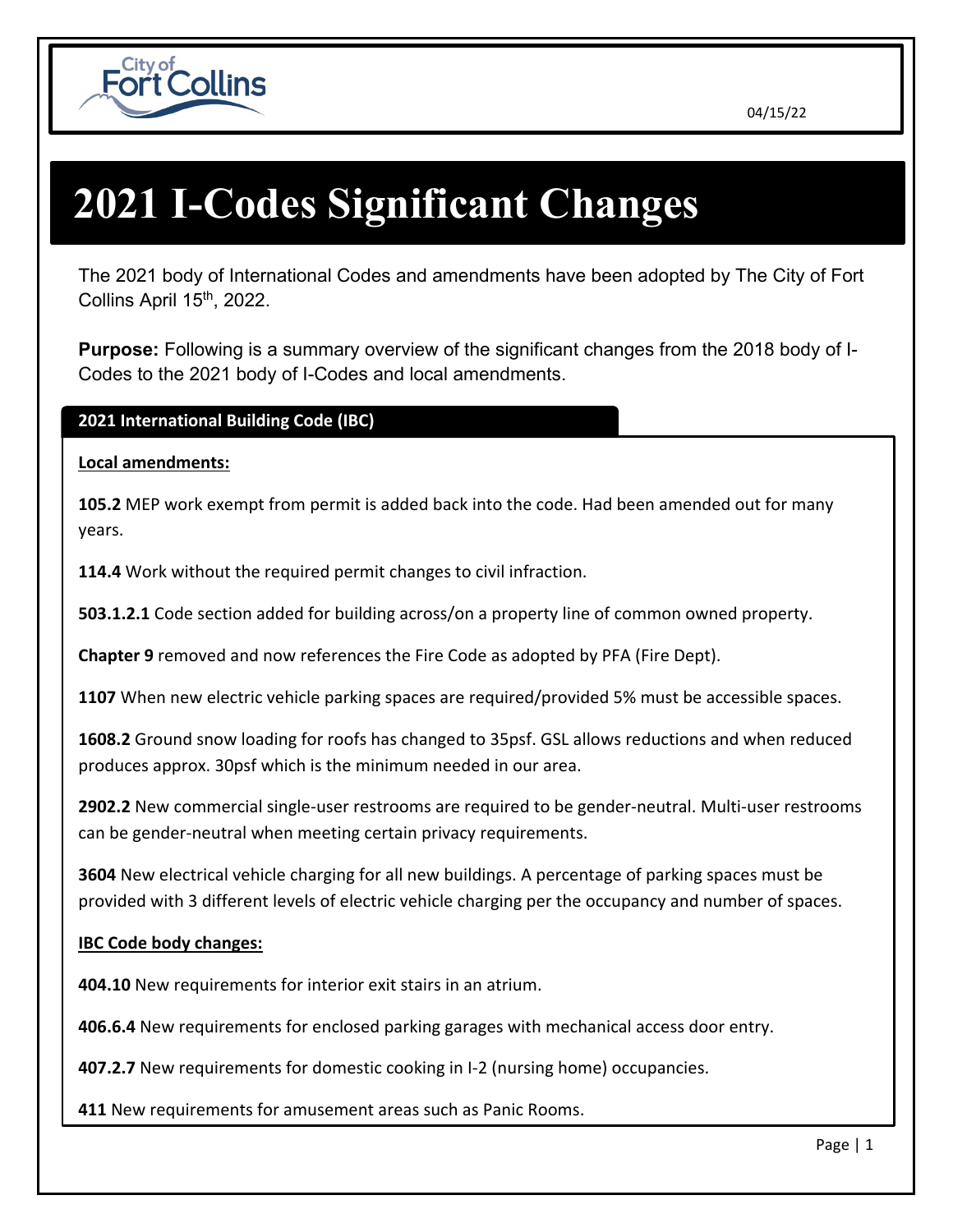

*…continued from previous page.*

**420.8** New requirements for domestic cooking in I-1 (assisted living facility) occupancies.

**Chapter 5** New mass wood/timber type of construction (type 4-A, 4-B, & 4-C)

**506** New frontage (yard) allowable area increase chart.

**601 & 602** New fire resistance requirements for mass wood type 4 (A, B, C) construction type.

**717.4** New fire and smoke damper access and identification requirements.

**1010.2.4** New exterior court building re-entry exiting requirements.

**1110.2.2** New type of accessible toilet room called assisted toileting and design requirements.

**1505.9** New roofing fire classification for solar PV panels of roofs.

**1605 / 1606 / 1607** New structural load details.

**2209** New steel storage rack requirements.

**2303.4** New truss diagonal bracing requirements.

**2304.10** Update to wood fastener schedule.

**3115** New requirements for shipping containers used as buildings.

**3313 / 3314** New water supply requirements during construction for firefighting.

## **2021 International Residential Code (IRC)**

**Local amendments:**

**R113.4** Violations of the code are changed to civil infraction instead of criminal.

**Table R301.2** Roof ground snow load changed from 30 to 35 psf. Climate criteria outdoor summer design dry-bulb temp changed from 90 to 91, cooling temp difference changed from 15 to 16.

**R320.3** Is a new section that requires a half bathroom on the first floor of any dwelling that has habitable space on the first story for accessible visitability and has some design criteria.

**R331.4** Electric vehicle charging circuit and wiring must be installed in garage to electric panel.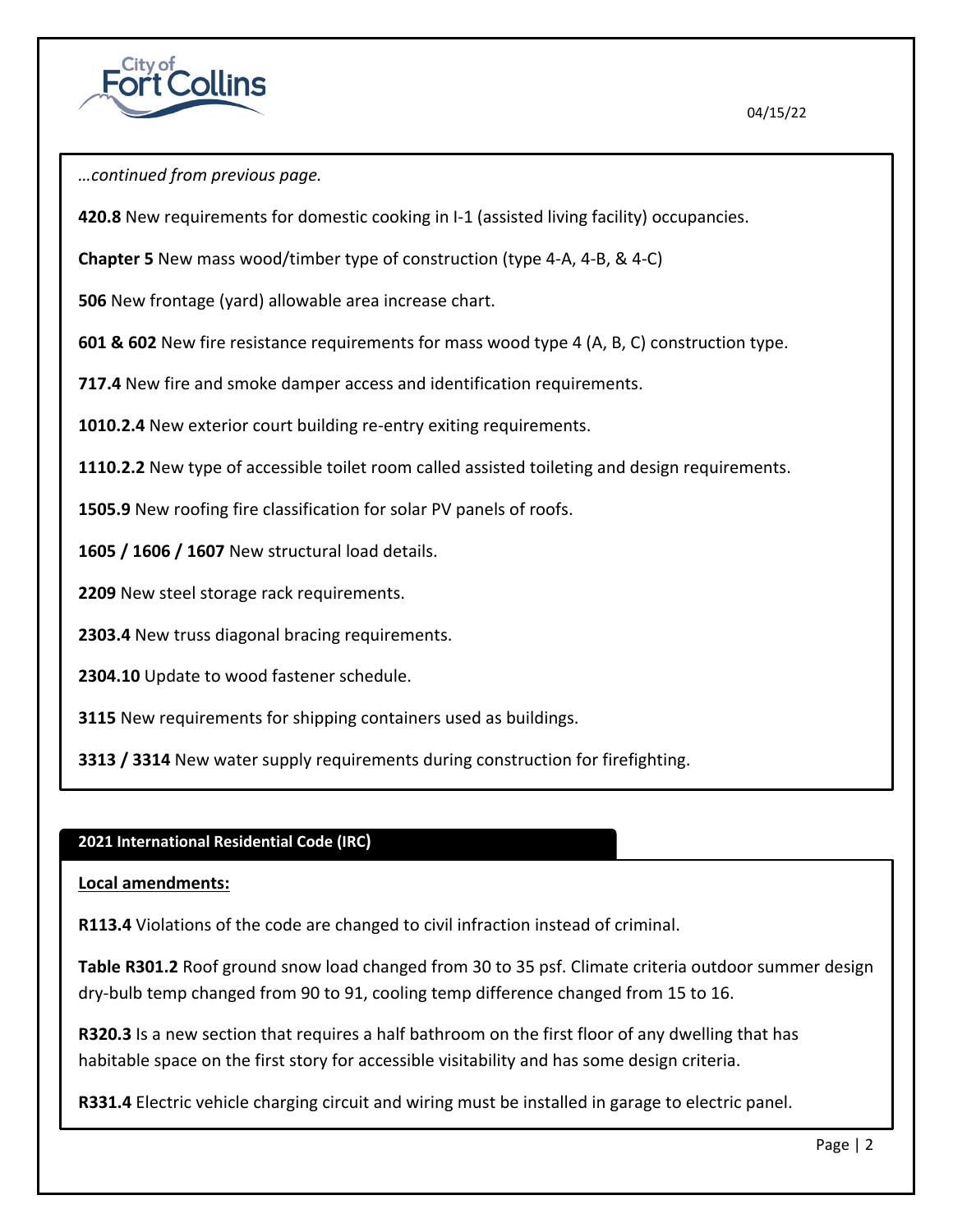



**R408.3.1** Now basement under floor ventilation has a prescriptive path instead of requiring ENG.

**R507.4** New deck post height table.

**R702.7** Vapor retarders on the interior of side of framed walls is now optional, not required.

**Chapter 11** This chapter has been deleted and now refers to IECC residential chapter.

**M1402.4** All new electric heat systems require ground source heat pump or cold climate heat pump.

**P2903.2** Water closet (toilet) flush changes from 1.28 gpf to 1.1 gpf.

**IRC electrical chapter** are amended out to require all electrical comply with current NEC.

## **IRC Code body changes:**

**R310** Emergency escape and rescue openings (egress windows) now require a 3ft wide path from the well opening to the public way. May require a well cover to pass over/on. A 36" wide opening is required when the well is located under a deck/cantilever or other obstruction. Window opening min size is now reduced for existing dwellings from 5 to 4 sq. ft.

**R320** Requires townhouses with 4 or more units must meet IBC chapter 11 accessibility requirements.

**R324** Adds an exception for BIPV systems that remove the fire dept access path requirements.

**R326** Limits the area of habitable attics and requires a fire sprinkler system.

**R328** New section regulating energy storage systems.

**R507** Decks shall be designed with normal live load or snow load, whichever is greater.

**R507.10** Deck guards must be supported by deck framing and joists.

**R507.3.1** Deck footing sizes have been revised.

**R704** New framing/support requirements for roof overhang soffits.

**R905.4.4.1** Metal roof shingles have new wind resistance requirements.

**R905.16** PV solar roof shingle classification requirements.

**M2101** Additional requirements for hydronic piping systems.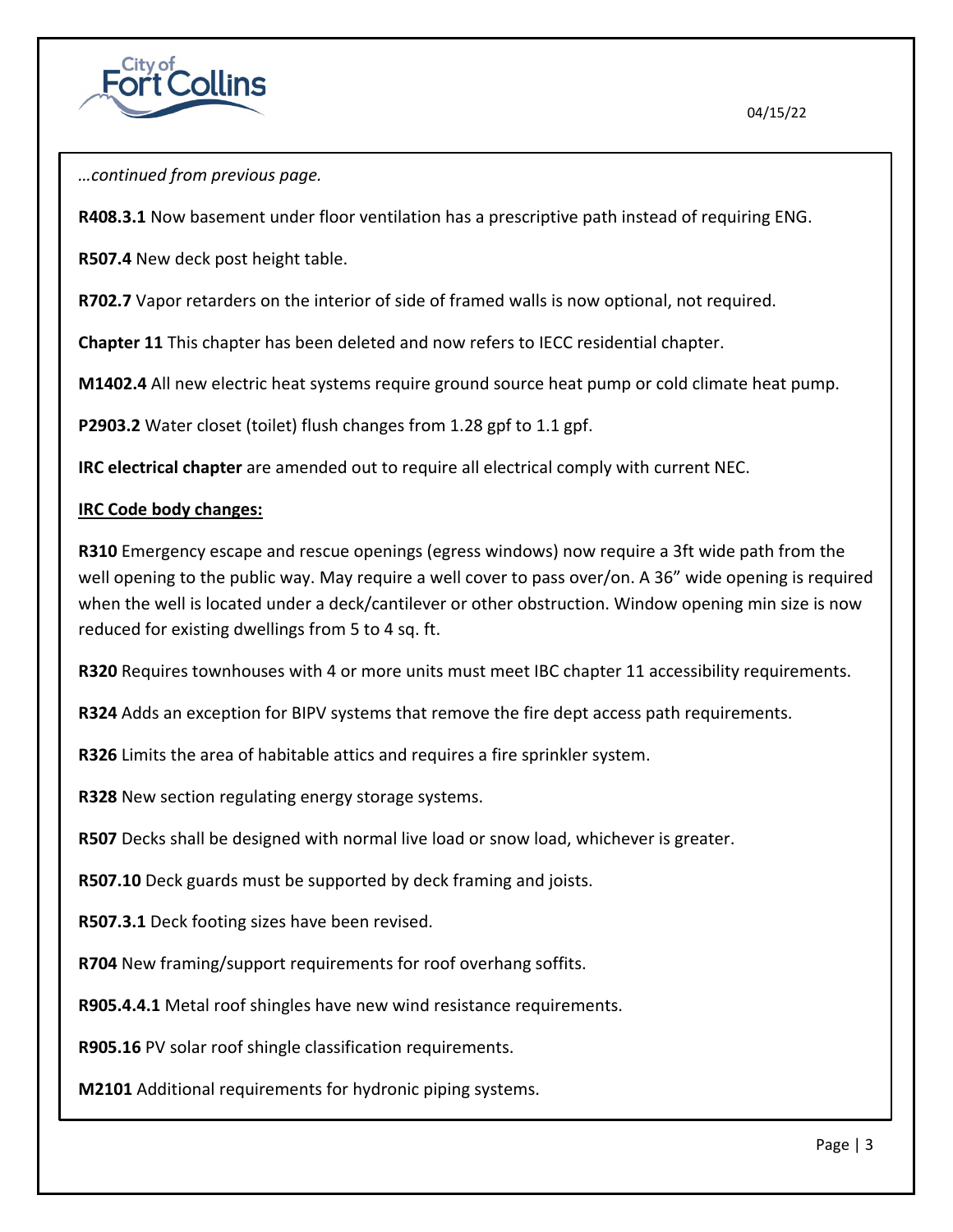

*…continued from previous page.*

**G2403** New definition of Public Utility vs private part of gas line/service.

**G2414.8.3** Thread joint sealant now required on threaded gas line joints.

**G2447.2** Commercial cooking appliances are not allowed in dwellings even if engineered.

**P2503.5.1** Plumbing waste/vent rough water test requires 10ft of head pressure. Our amendment allows test by water, air, or vacuum for all pipe materials.

**P2708.4 & P2713.3** requires shower/tub valves be rated to meet lower gpm flow rates of the fixture.

**P2904** Updates & revisions to the residential fire sprinkler system to align with 13D.

**P2905.3** Length of hot water piping from source to fixture is 100ft max.

**P3011** Adds new requirements for plumbing waste liner systems to repair existing sewer lines.

## **2021 International Energy Conservation Code (IECC)**

#### **COMMERCIAL**

**\*C103.2 Information on Construction Documents:** Added energy compliance path and the location of the air barrier to list of details that must be on the plans.

**C202 General definitions:** Added definitions for All-Electric Building, Electric Heat, and Mixed-Fuel Building.

**\*C301.1 General:** Revised Climate Zones in Figure C301.1 and TableC301.1 to update the climate zones to correspond with the release of ASHRAE Standard 169-2013".

**\*C303.1.2 Insulation Mark Installation:** Revised language to require an insulation certificate on site if the R value label for insulation is not visible.

**\*Chapter 4 items listed as (Mandatory):** the word mandatory was removed from the entire chapter. Mandatory always meant that the specific item could not be traded off if someone used a trade-off path of compliance. Instead of saying "mandatory", a table of "required" items has been placed in the Performance Path Section of C407 to list those items that cannot be traded off in that pathway. Otherwise, all items not listed as (Performance) are required if using the prescriptive approach.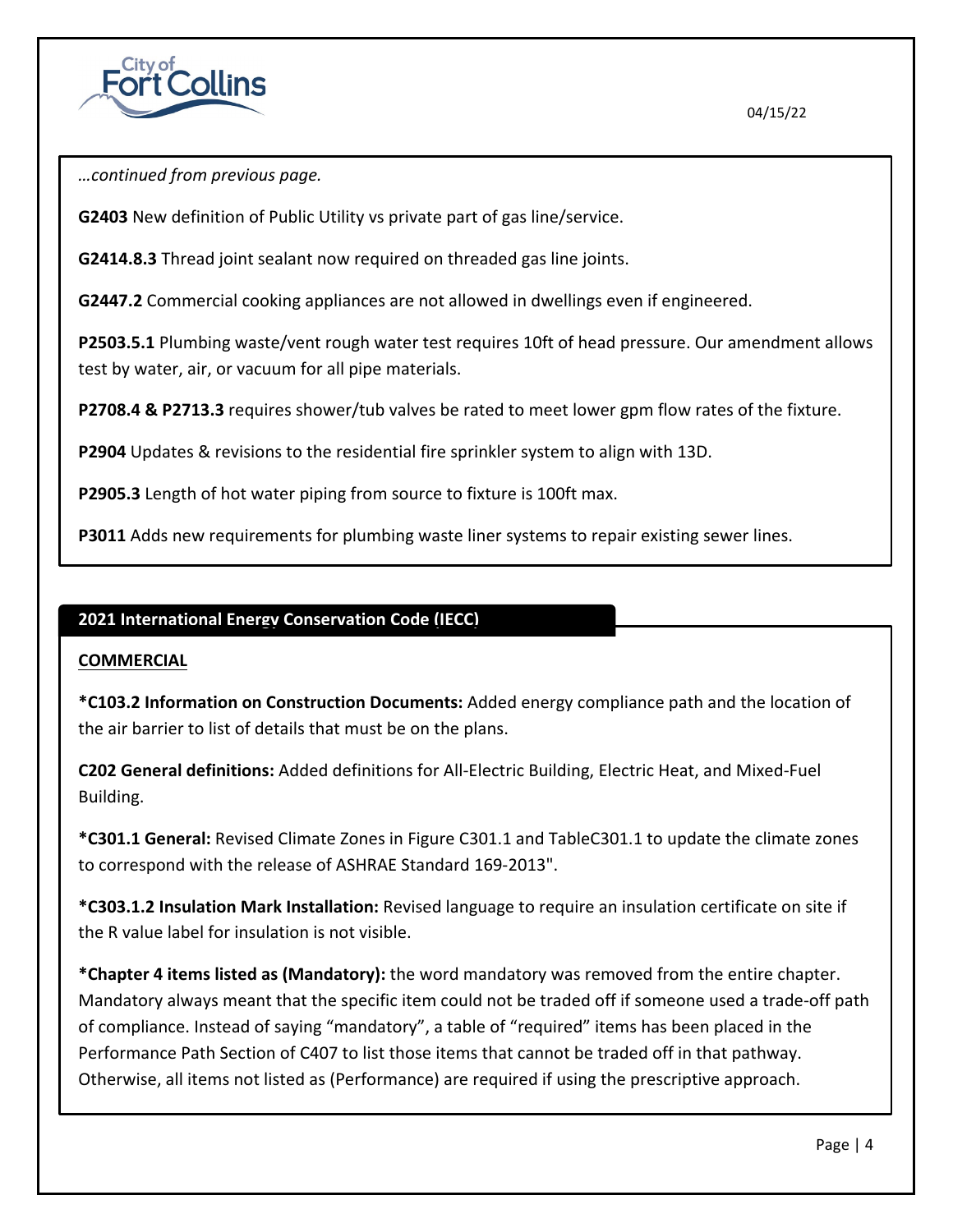

*…continued from previous page.*

**C401.1.1 Building Electrification**: Added that all newly constructed *buildings* shall be constructed as an *all-electric building* or a *mixed-fuel building* that is pre-wired for future electric space heating, water heating, cooking, and clothes drying equipment.

**\*C401.2.1 International Energy Conservation Code:** One of the changes to these sections simply clarifies that there is a prescriptive path, a performance path, and then a separate Section 401.2.2 for the option of ASHRAE 90.1. The Sections tell you which code sections to comply with in each instance. Exempts out existing buildings that comply with Chapter C5. (no technical changes, only cleanup of layout)

**\*C401.2.1 #1 Prescriptive Compliance:** Allows dwelling and sleeping units in R-2 buildings over 3 stories with systems that do not serve multiple units are to not be required to comply with the commercial chapter of the IECC as long as they comply with R406 Energy Rating Index path of the residential chapter.

**\*C401.3 Thermal Envelope Certificate:** Adding new section to require a permanent certificate to commercial buildings that will record basic information related to the building thermal envelope like the certificate required in residential buildings.

**\*C402.1.1 Low Energy Buildings and Greenhouses:** Adding the term "greenhouse" to the title of the section and removing it as an exception so that they now must comply with the code.

**\*C402.1.1.1 Greenhouses:** Adding new section for conditioned greenhouses. Adding skylight and vertical fenestration U factor table to section. Provides exception for low energy use or unconditioned greenhouses.

**\*C402.1.2 Equipment buildings:** Increasing sq ft of exempt buildings from 500 to 1200 sq ft. and clarifying that it is for electric equipment.

**Table C402.1.3 Insulation R-value Table:** (appropriate matching changes made to U/C/F factor table) **Climate Zone 5**: Changing R value of attic insulation from R38 to R49 (all other occupancies), Changing R value of Mass wall insulation from R11.4ci to R13ci and R13.3ci to R13 ci, Changing R value of wall insulation in metal buildings from R13 + R13ci to R13 + R15ci (group R); Changing R value of insulation in metal framed buildings from R13 + R7.5ci to R13 + R10ci; Changing R value of insulation in wood framed walls from R13 + R3.8ci or R20 to R15 + R7.5ci or R20 + R5ci; Changing R value of insulation for below grade walls from R7.5 to R10ci (Group R); Changing R value of insulation for mass floors from R10 to R14.6; Changing R value of insulation for mass floors from R12.5 to R16.7 (group R); Added floor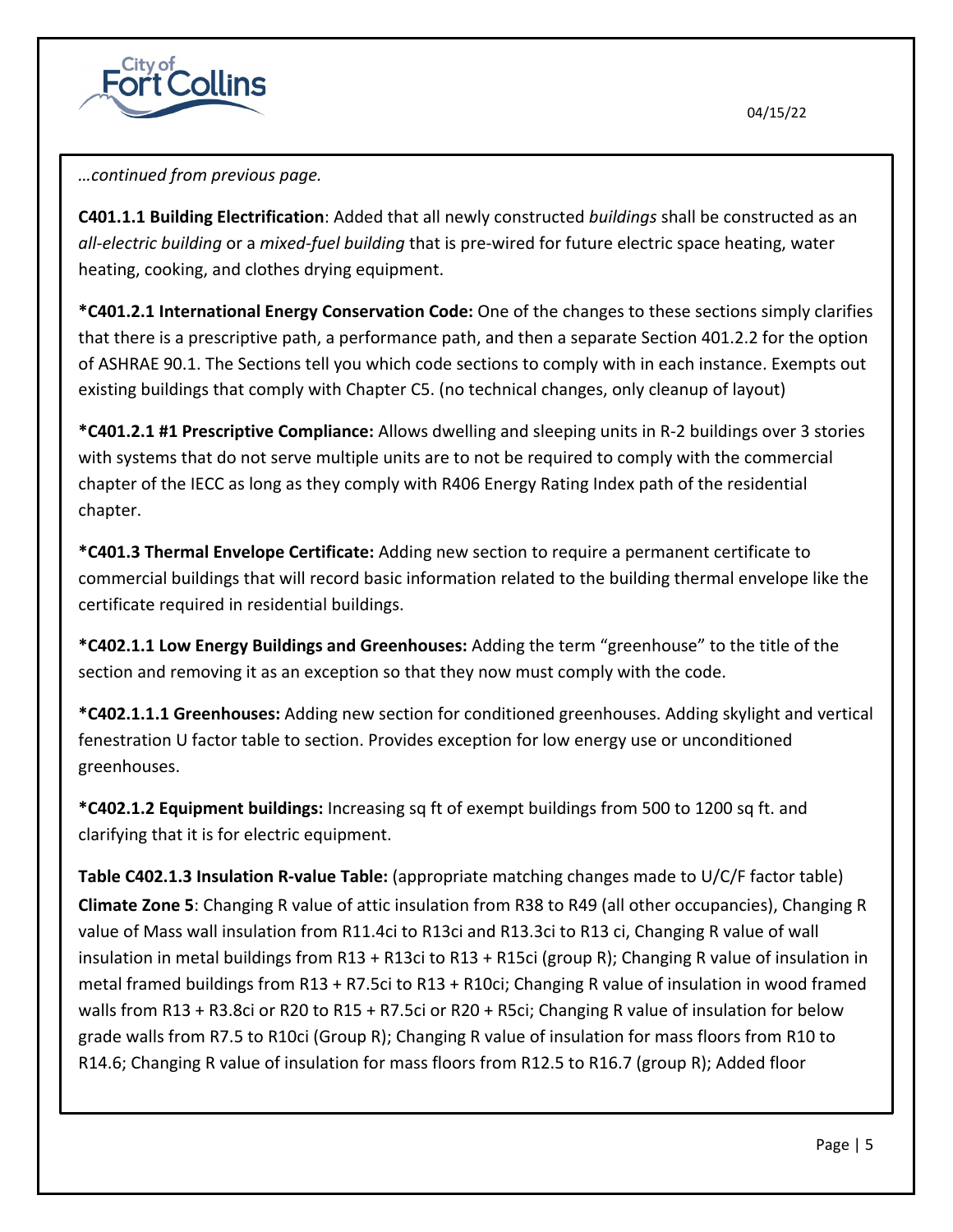



insulation – steel joist to R30+7.5ci, Changing slab edge insulation for unheated slabs from R10 to R15 and from R10 to R20 (Group R).

**\*Table C402.1.3 Footnote g**: Revised wording to add "full under" slab.

**\*Table C402.1.4 Insulation U factor Table**: Deleted multiple f factors for heated slabs and changed to one F factor to make it easier to use COM*check*.

**\*Table C402.4 U factor & SHGC fenestration table**: lowered most of the U factor and SHGC values for fixed and operable windows and entrance doors in climate zones 1-8. values. Also changed SHGC values to be dependent on whether the fenestration is fixed or operable instead of by orientation.

**C402.5.1.5 Building Envelope Performance Verification** requires an air barrier and air sealing inspection report be provided to the building owner or owner's agent at the time of framing and insulation inspection. This makes sure the contracted air tightness test firm has input on details that ensure the building meets the required air tightness requirement.

**C402.5.2 Dwelling and sleeping unit enclosure testing** changed to require buildings that have fewer than eight units, each unit shall be tested. For buildings with eight or more units, 20% of the units shall be tested including one of each unit type and approximately an equal number on each floor.

**C402.5.6 Doors and access openings to shafts, chutes, stairways, and elevator lobbies** requires that doors and access openings on vertical walls from conditioned space to unconditioned attic space shall be insulated to a minimum of R-7.

**C403.12.3.1 Protection of piping insulation** added a provision that paint products and similar applications that require maintenance shall not be permitted.

**C405.2.5 Specific application controls** now includes an exception for buildings undergoing an occupancy change to R-1 and that have eight or less sleeping units.

**C405.2.7.3 Lighting Setback** removed language that only applied to luminaires that are only greater than 78 watts and a height of 24 feet or less so the reduction of total wattage by 50% where activity has not been detected for 15 min or more applies to all lighting.

**C405.2.8 Parking garage lighting control:** New section requires occupant sensor control or automatic time-switch shutoff, light reduction by not less than 50% when no activity detected within 15 minutes, lighting zones of no more than 3,600 sq ft, lighting used for eye adaptation at covered vehicle entrances and exits must be controlled separately by controls that automatically reduce lighting by 50% from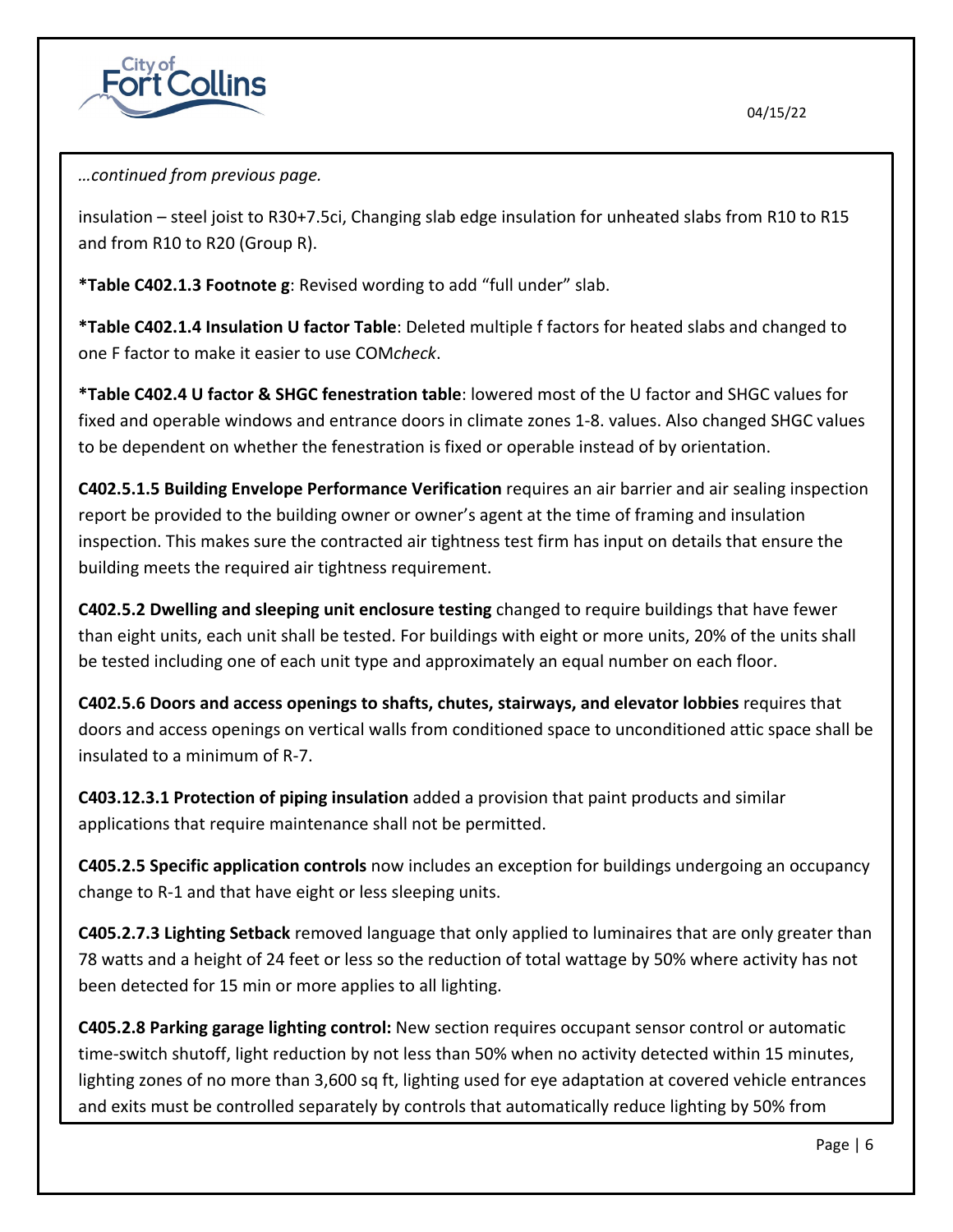



sunset to sunrise, power to luminaires within 30 feet of the perimeter wall openings must automatically reduce in response to daylight by 50%.

**\*Table C405.3.2(1) Interior lighting power allowances building area method**: Revised all LPD watts per sq ft to be more in line with what is in space by space method. most wattage allowances were decreased, while a few were increased.

**\*Table C405.3.2(2) Interior lighting power allowances space by space method:** Revised LPD watts to increase stringency/reduce wattage in most space types.

**\*C405.4 Lighting for plant growth and maintenance:** New section requiring that at least 95% of the permanently installed luminaires used for plan growth and maintenance have specific higher efficiency lighting as defined in accordance with ANSI/ASABE S640.

**C405.12 (and subsections) Energy Monitoring:** Added new mandatory requirement to measure/monitor/record/report energy consumption in new buildings with greater than or equal to 600 amp electric service. Added exceptions for R-2 occupancies and individual tenant spaces that have their own utility services and meters and have less than 5000 square feet of conditioned floor area.

**C406 Additional Efficiency Package Options**: This code section was completely revised to make it into a point-based system, requiring that new buildings achieve a total of 10 credits from the various tables.

**C408.2 Mechanical systems and service water-heating systems commissioning and completion requirements:** lowered the required building gross from the previously amended 25,000 square feet to 15,000 sq feet or less.

**C409 Integrated Design Assistance**: A new compliance path was added to include a submittal option for those participating in The City of Fort Collins Integrated Design Assistance Program. Typical submittals fall under the ASHRAE 90.1 Appendix G Performance Rating Method.

**APPENDIX CB SOLAR READY ZONE – COMMERCIAL**: Appendix adopted in its entirety. All buildings must comply with the appendix. This applies to roof areas that are five stories or less and that orient between 110 degrees and 270 degrees of true north.

# **EXISTING BUILDINGS**

**C501.2 Compliance**: An exception to C402.2.4 Slab-on-grade (SOG) floors was added to exempt SOG insulation requirements for existing building projects where it would require demolition of existing permanent building construction components.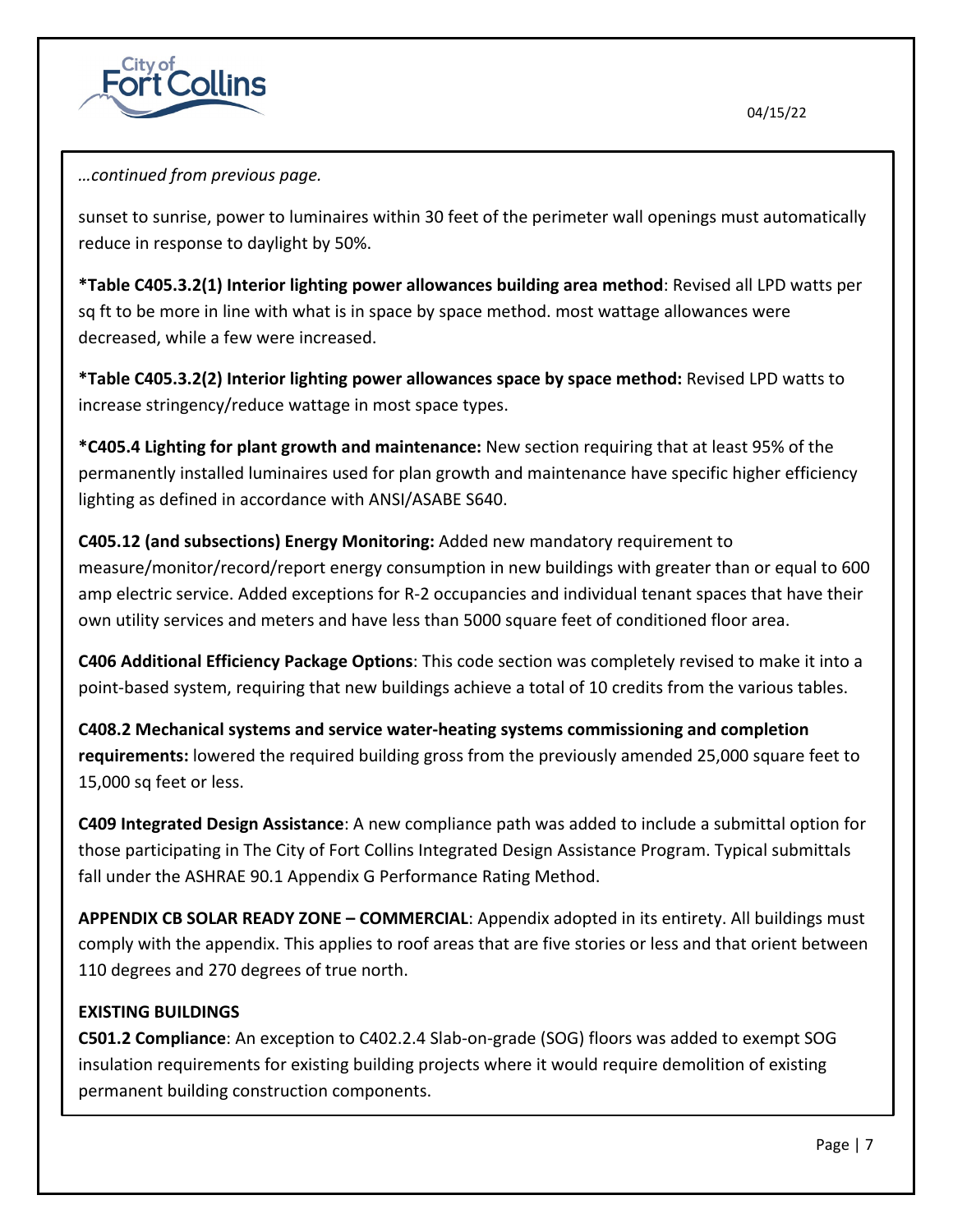

*…continued from previous page.*

## **RESIDENTIAL**

**\*R103.2 Information on Construction Documents:** Requires that the construction documents now

specify somewhere which path of compliance was chosen for the project. (ie: Prescriptive, Total UA Alternative, Total Building Performance, ERI)

**\*Chapter 4 items listed as (Mandatory)**: The word mandatory was removed throughout the entire chapter. Mandatory always meant that that specific item could not be traded off if someone used a trade-off path of compliance. Instead of saying "mandatory", a table of "required" items has been placed in the Simulated Performance Approach and the Energy Rating Index Approach to list those items that cannot be traded off in those pathways. Otherwise, all items are required if using the prescriptive approach.

**R401.2.5 Additional Energy Efficiency**: New Section is added to bring in a requirement to pick a path of compliance and then also pick an additional efficiency package on top of that to meet the efficiency requirements of the building. There are several options to choose from. This is like the additional efficiency package options of C406 for commercial (prior to 2021 edition which is now points based for commercial). See Section R408 below for the full requirements.

**Table R402.1.3 Insulation Minimum R-Values and Fenestration Requirements**: Fenestration U-factor lowered from 0.30 to 0.28 or 0.25 for wall elevations where glazing area is more than 30% of the wall area. SHGC changed from NA to minimum SHGC of 0.35. Ceiling insulation changed from R49 to R60. Wall insulation PRESCRIPTIVE options are now R30, or R20+5ci (ci=continuous insulation), or R13+10ci, or R0+20ci, or R23+3ci. Adds an additional option for basement walls so that there is a cavity plus continuous option. Slab insulation requirements are revised to increase depth of insulation from 2 to 4 feet or to top of footing. Floor insulation increased from R30 to R38. An option was added for cavity plus continuous insulation (R13+5ci) for basements and crawlspaces.

**R402.2.4 Access Hatches and Doors**: revised the vertical door section to entries from conditioned to unconditioned spaces that are not required to be a swinging door and shall be less than or equal to U-0.10 or have an average insulation *R*-value of R-10 or greater.

**Table R402.4.1.1 Air Barrier, Air Sealing and Insulation Installation**: Includes several additions and clarifications, one of which is Walls, where in the criteria 'exterior' was removed – The junction of the top plate and the top of walls that are adjacent to an unconditioned space (ie: attic) shall be sealed.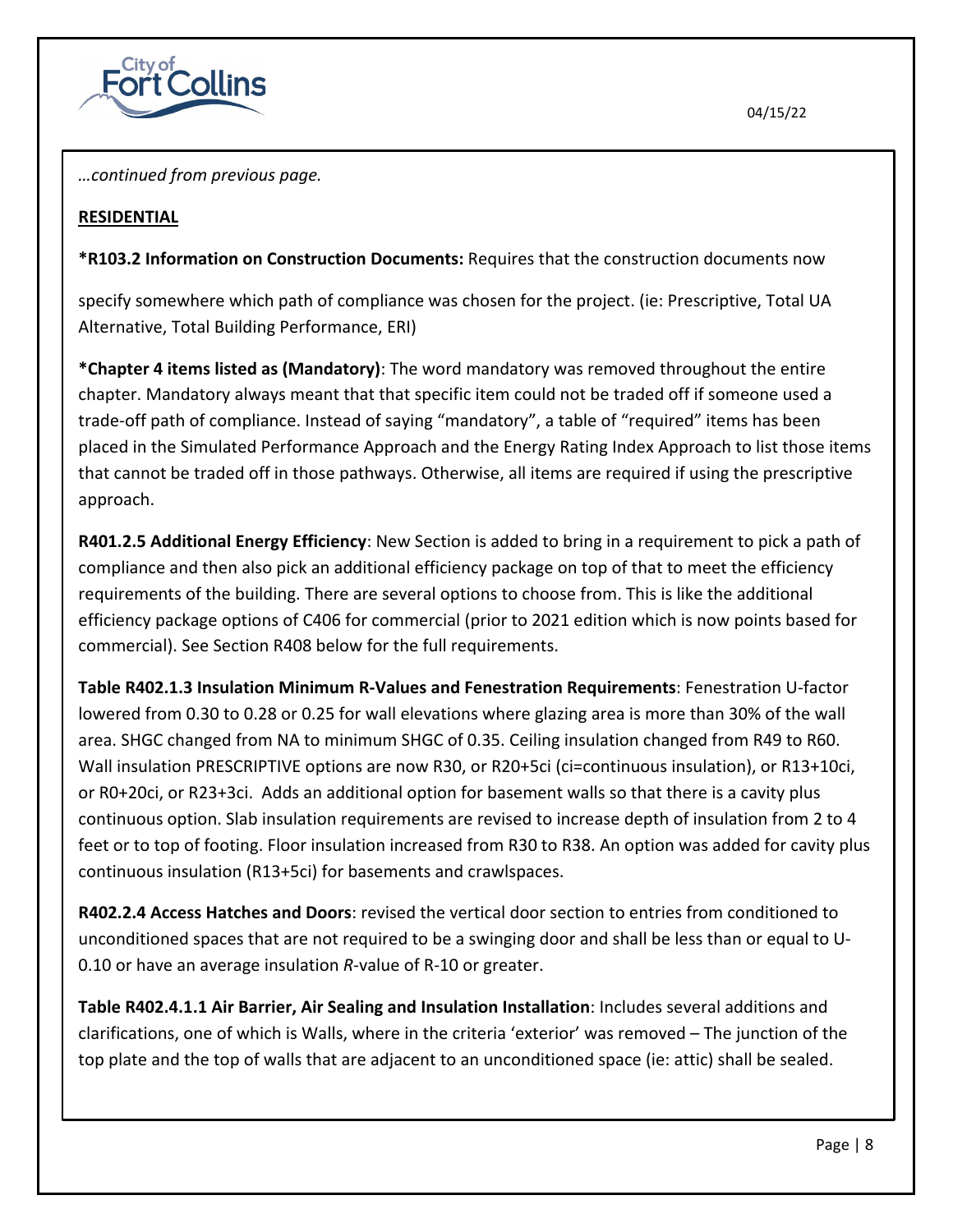



**R402.4.1.2 Testing**: Added an option to comply with air tightness testing (blower door) by either meeting an air leakage rate of 3 ACH50 *or* by meeting an air leakage rate of 0.16 CFM/50 per square foot of dwelling unit enclosure area. Multifamily dwelling units are still required to be tested and meet an air leakage rate that does not exceed 0.30 CFM/50 per square foot of dwelling unit enclosure area.

**R402.5 Maximum Fenestration U-Factor and SHGC**: change from a maximum area weighted U-value of 0.48 to 0.32 for vertical fenestration and an SHGC of 0.35.

**R403.3.6 Duct Leakage**: A requirement is added (by removing the exception) to mandate all ducts be tested, including those inside the thermal envelope. City of Fort Collins amended testing of all duct systems total leakage be less than or equal to 4.0 cubic feet per minute per 100 square feet of conditioned floor area.

**R403.4.1 Protection of piping insulation**: Added a provision that paint products and similar applications that require maintenance shall not be permitted.

**\*R403.5 Service hot water systems**: A Water heating equipment section is added that lists allowed water heater types, as well as a table (Minimum uniform energy factor for storage gas water heaters).

**\*R404.1 Lighting equipment**: Changed from not less than 90 percent to All permanently installed lighting fixtures must be high efficacy.

**\*R404.1.1 Exterior lighting**: New section for exterior lighting of R2, R3 and R4 buildings that requires them to meet commercial exterior lighting provisions.

**\*R404.2 Interior lighting controls**: New section is brought in that will require either a dimmer, occupant sensor or other control that is built into the fixture to be installed in all lighting. But provides an exception for lighting controls in bathrooms, hallways, exterior lighting fixtures, lighting designed for safety or security. Also, a section that specifies exterior lighting controls must be automatic if over 30 watts of lighting is installed.

**R404.4 Occupant sensor controls**: New section added that requires multifamily *buildings*, *occupant sensor controls* shall be provided to automatically reduce connected lighting power by not less than 50 percent during periods when no occupants are present in common corridors and common enclosed stairwells. Exceptions exist for control of battery back-up, emergency lighting and exit signage.

**R404.5 Electric readiness**: New section added that requires buildings be constructed with electric appliances (heat pumps space and water heating, electric cooking equipment and clothes dryers) *or* be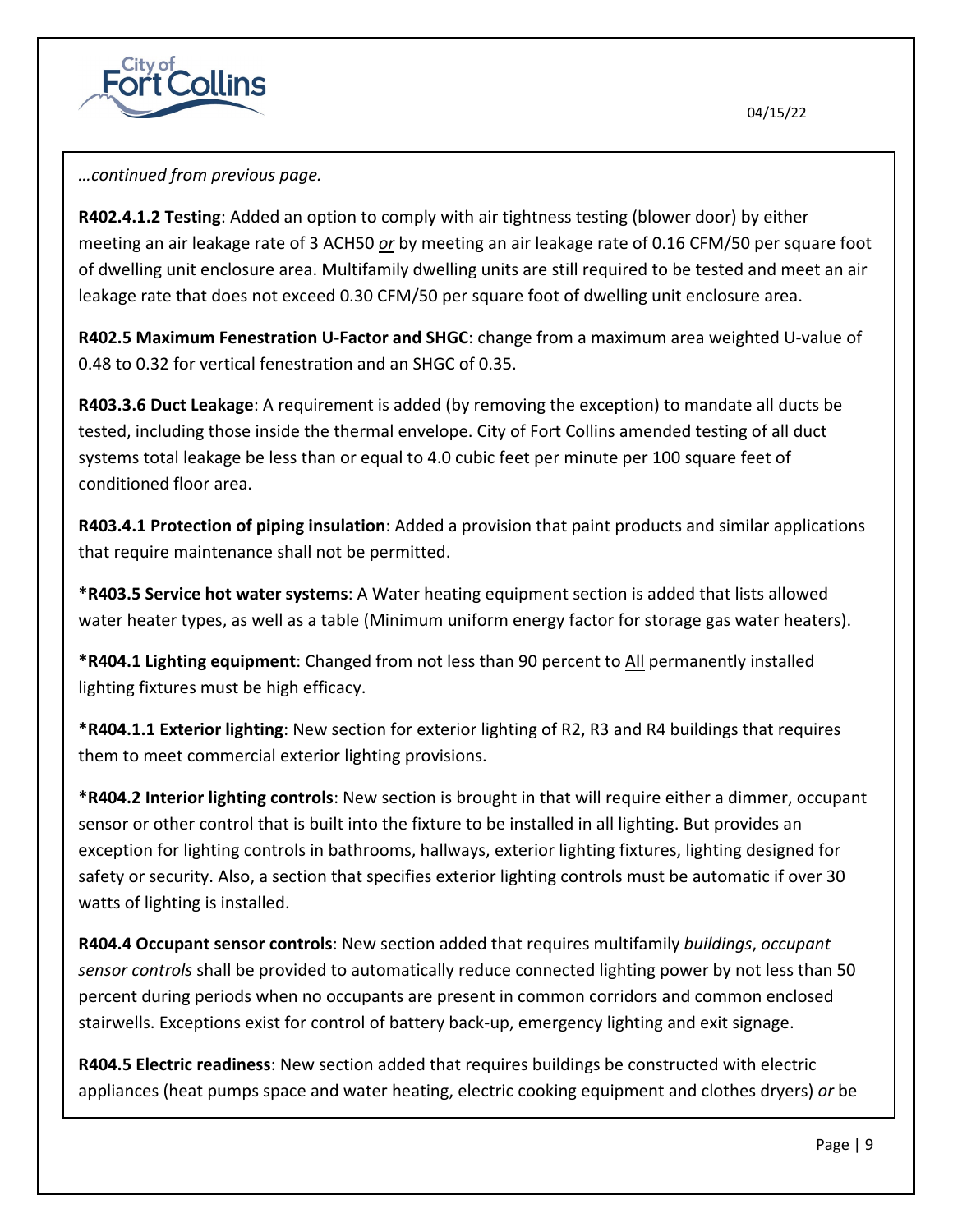

## *…continued from previous page.*

pre-wired to support these types of systems. Electrical requirements are included within this section. An exception exists to provide conduit with pull string sized to accommodate future electrical appliances.

**R404.5.6 Space heating for electrification**: A new requirement that space heating equipment shall be constructed with a ground-source electric heat pump or an electric cold climate heat pump specifically

designed to heat at the Winter Outdoor, Design Dry-Bulb temp defined in Section 301.5 of this code or pre-wired to support the aforementioned electric heat pump system. Electric resistance strip heat shall only serve as defrost, emergency back-up heat or supplemental heat at outdoor temperatures less than or equal to 15°F.

**TABLE R405.4.2(1) Service water heating** (**Plumbing Compactness**): Applicable to all residential compliance paths is the requirement that hot water distribution systems meet the following compactness requirements: One story buildings – All hot water sources and hot water fixtures shall be within a rectangle that has a square foot area no more than 60% of the total conditioned floor area of the home/dwelling.

Two story buildings shall be no more than 30% of the total conditioned floor area.

Stacked Multifamily apartment style units shall be no more that 70% of the total conditioned floor area. Exceptions apply.

**\*R408 Additional Efficiency Package Options**: New section added requiring choosing one additional energy efficiency measure on top of those within the chosen compliance path (ie: Prescriptive, Total UA Alt, Total Building Performance, ERI). It is mandatory, no matter which path you choose so it cannot be traded off. This is like the old C406 in the 2012-2018 code for commercial. Options include a 5% better Total UA (commonly verified by REScheck), high efficient HVAC equipment, more efficient water heating, more efficient duct system or improved air sealing and ventilation system combo.

## **EXISTING BUILDINGS**

**R501.2 Compliance**: An exception to R402.2.9 Slab-on-grade (SOG) floors was added to exempt SOG insulation requirements for existing building projects where it would require demolition of existing permanent building construction components.

**R502.4 Compliance**: A new section was added requiring that additions shall be deemed to comply where the existing building plus the addition does not use more energy that the existing building. Exceptions exist for unaltered portions of the building if the existing building was constructed to the 2009 International Energy Conservation Code or later, or if the addition is less than 30% of the conditioned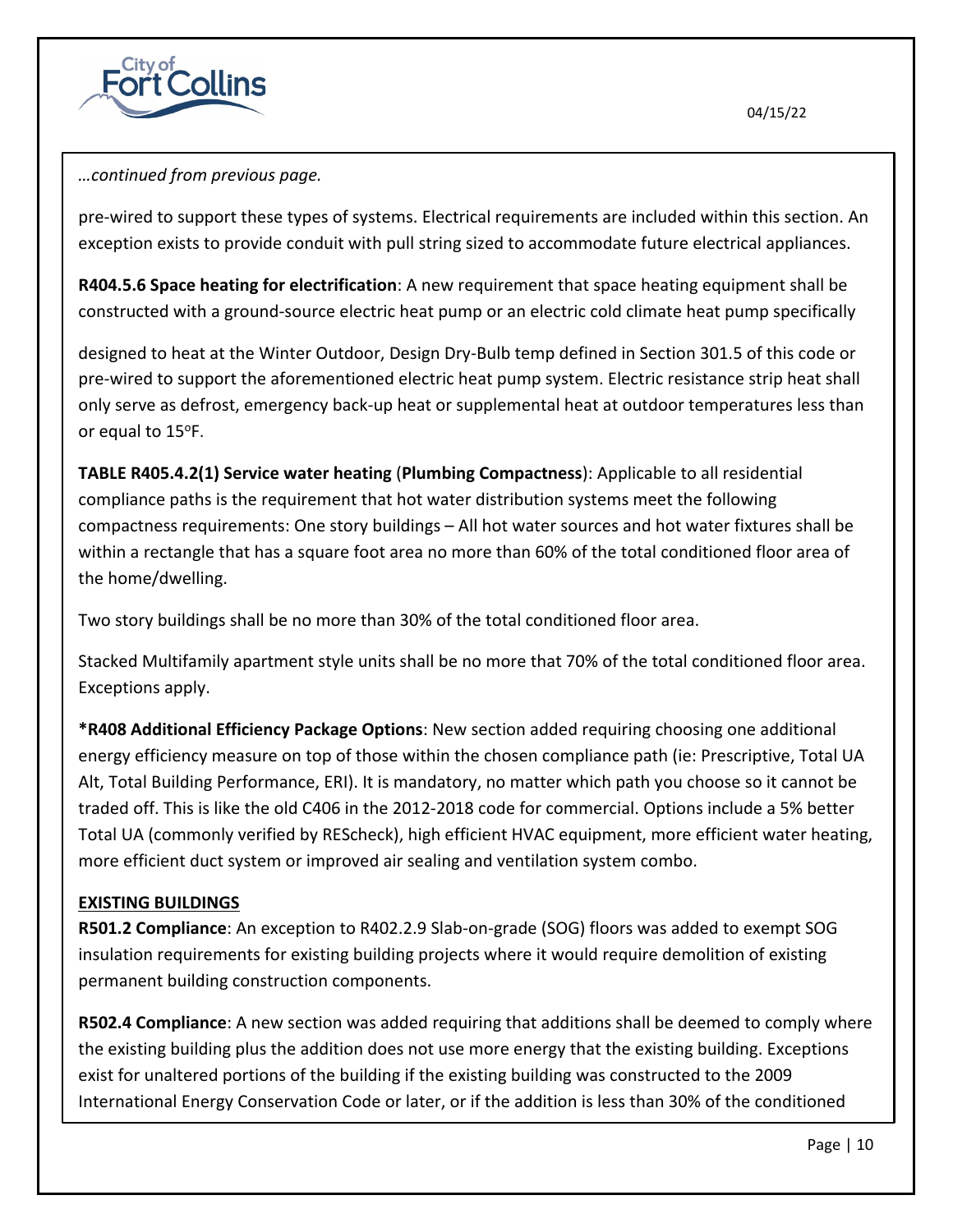



floor area of the existing building, or if the building has undergone documented efficiency upgrades to the envelope/shell within the last 10 years.

Reporting details on how to show compliance exist within code section **R502.4 Compliance.**

## **APPENDIX RB SOLAR-READY PROVISIONS –DETACHED ONE AND TWO-FAMILY DWELLINGS AND**

**TOWNHOUSES**: Appendix adopted in its entirety. New detached one- and two-family dwellings and townhouses with not less than 600 sq ft of roof area oriented between 110 degrees and 270 degrees of true north must comply with Appendix RB SOLAR-READY PROVISIONS.

**\***Language borrowed from the Colorado Energy Office Building Energy Codes / Energy Code Adoption Toolkit site. <https://energyoffice.colorado.gov/climate-energy/energy-policy/building-energy-codes/energy-code-adoption-toolkit>

# **2021 International Mechanical Code (IMC)**

**Local amendments:**

**403.3.2.1** Updated code language for required dwelling unit outside air.

**918.1.2** New section requiring heat pump system be used when heating with electric system.

## **IMC Code body changes:**

**307.2.1.1** Added code language for disposal of condensate drain discharge.

**401.4 & 501.3.1** New section to recognize and regulate a new kind of factory built combo exhaust and air intake fitting with no separation between the two openings.

**403.3** Several new changes to outside air ventilation.

**502.20** The required exhaust system for nail salon manicure/pedicure station must be continuous.

**504.4.1** Clothes dryer vent termination must 3ft min from any opening into the building.

**507.1** New section allows smoker ovens with integral exhaust to omit a type I hood.

**514.2** Using energy recovery ventilation in type II hood is now allowed.

**607.5.2** Allows flexible duct air connector to be nonmetallic when meeting certain criteria.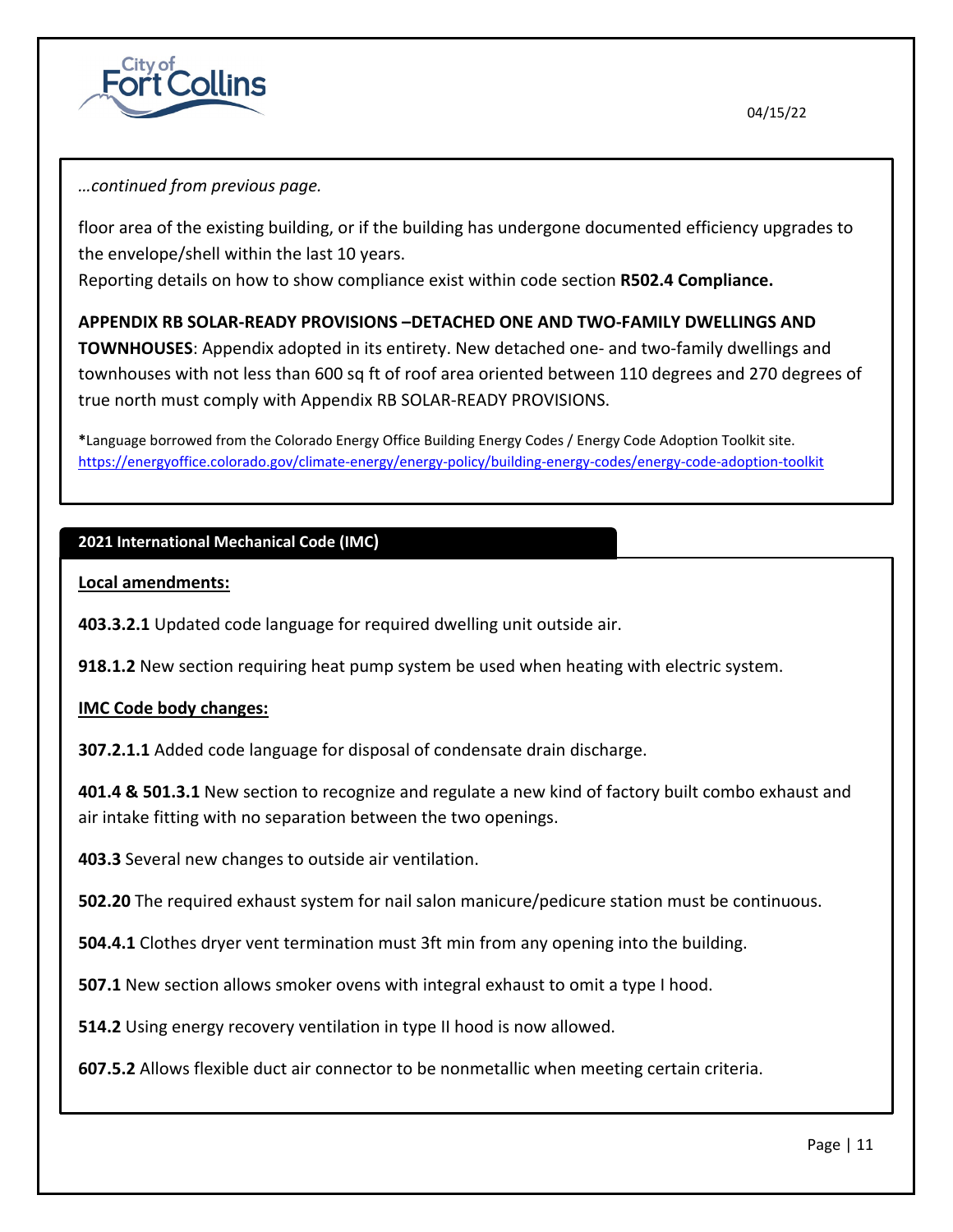

*…continued from previous page.*

**608.1** Requires HVAC systems be adjustable to achieve design airflow & a test/balance (TAB) is required.

**1105.9** Refrigeration rooms larger than 1000 sq. ft. now require 2 exits.

**1107-1110** New refrigerant piping requirements.

## **2021 International Fuel Gas Code (IFGC)**

#### **Local amendments:**

No local amendment changes.

## **IFGC Code body changes:**

**402.7** Press-fit joints allowed for high pressure systems.

**403.8.3** Thread joint sealants required on threaded on pipe joints.

**404.5** Only specific types of fittings are allowed in concealed locations.

**503.10.7** Where appliance vent connecters are joined together, an approved manufactured tee or wye must be used. A field-built tee or wye is not allowed anymore.

**614.7** Clothes dryers located in a closet that exhaust more than 200cfm must provide a make-up-air opening into the closet of 100 sq. inches min.

**618.6** Return air can't be pulled from a mechanical room where the furnace is located.

## **2021 International Existing Building Code (IEBC)**

## **Local amendments:**

**708.1, 809.1, & 907.1** Requires alterations in which there will be a change of occupancy and increase in energy usage, must meet the requirements of the IECC. This fixes the conflicting sections in the IECC and IEBC.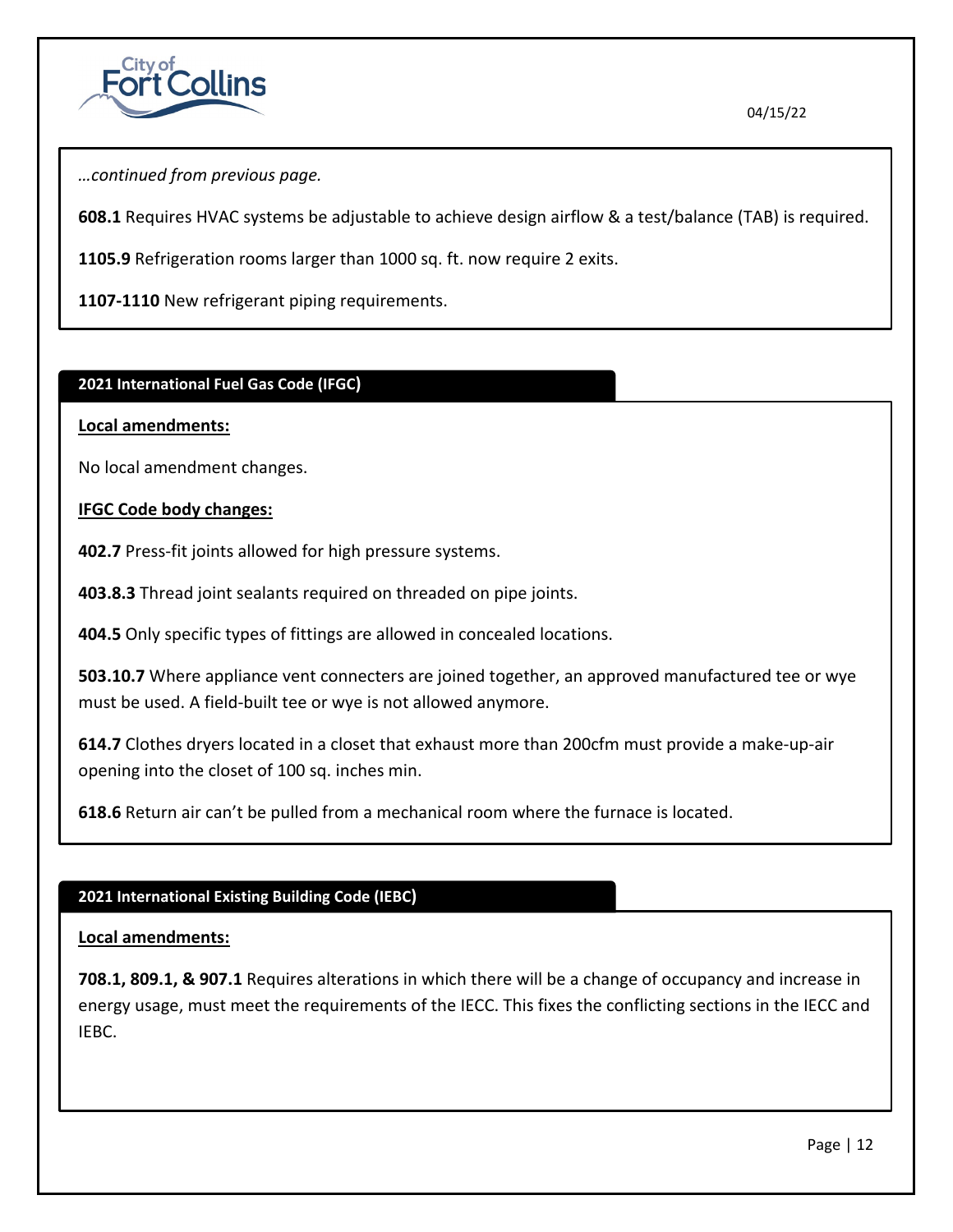

*…continued from previous page.*

## **IEBC Code body changes:**

**101.2.1** Clarifies where work is regulated by the Fire Code (IFC) chapter 11, it shall comply with both codes.

**115** Revises the language and requirements of unsafe structures and equipment.

**202** Revises definition of Change of occupancy.

**306** Accessibility for existing buildings has been changed and revised.

**307 & 308** New section for smoke alarm and carbon monoxide requirements.

**309** New section for replacement of exterior wall covering and wall envelopes.

**501.3** Altered health care facilities must comply with NFPA 99.

**502.6** E occupancy classroom additions acoustics shall be provided to comply with 808 of ICC A117.1.

**503.14** Alterations in I-2 occupancy sleeping area must add smoke compartments.

**503.17** Doors with locks to stop intruders in E, B, & I-4 occ must comply with 1010.2.8.

**503.18** When alteration work area exceeds 50% of bldg & has an elevator, 2-way com system required.

**505** In R-2 and R-3 occ, new requirements for windows that have opening control devices.

**506** Change of occ to R that requires egress win, smaller 4 sq.ft opening size is allowed.

**803.2.3** In I-2 occ, a fire sprinkler system is required in the work area.

**803.2.5** In some occupancies listed in IBC 903, work areas with more than 1 tenant and occ load more than 30, a fire sprinkler system required in work area.

**803.4.1.**2 Fire alarm required in work area of I-1 or I-2 occ.

**904** In many cases a level 3 alteration will require a fire sprinkler system in the work area.

**1509** Water supply for fire-fighting required when combustible bldg. material arrives on site.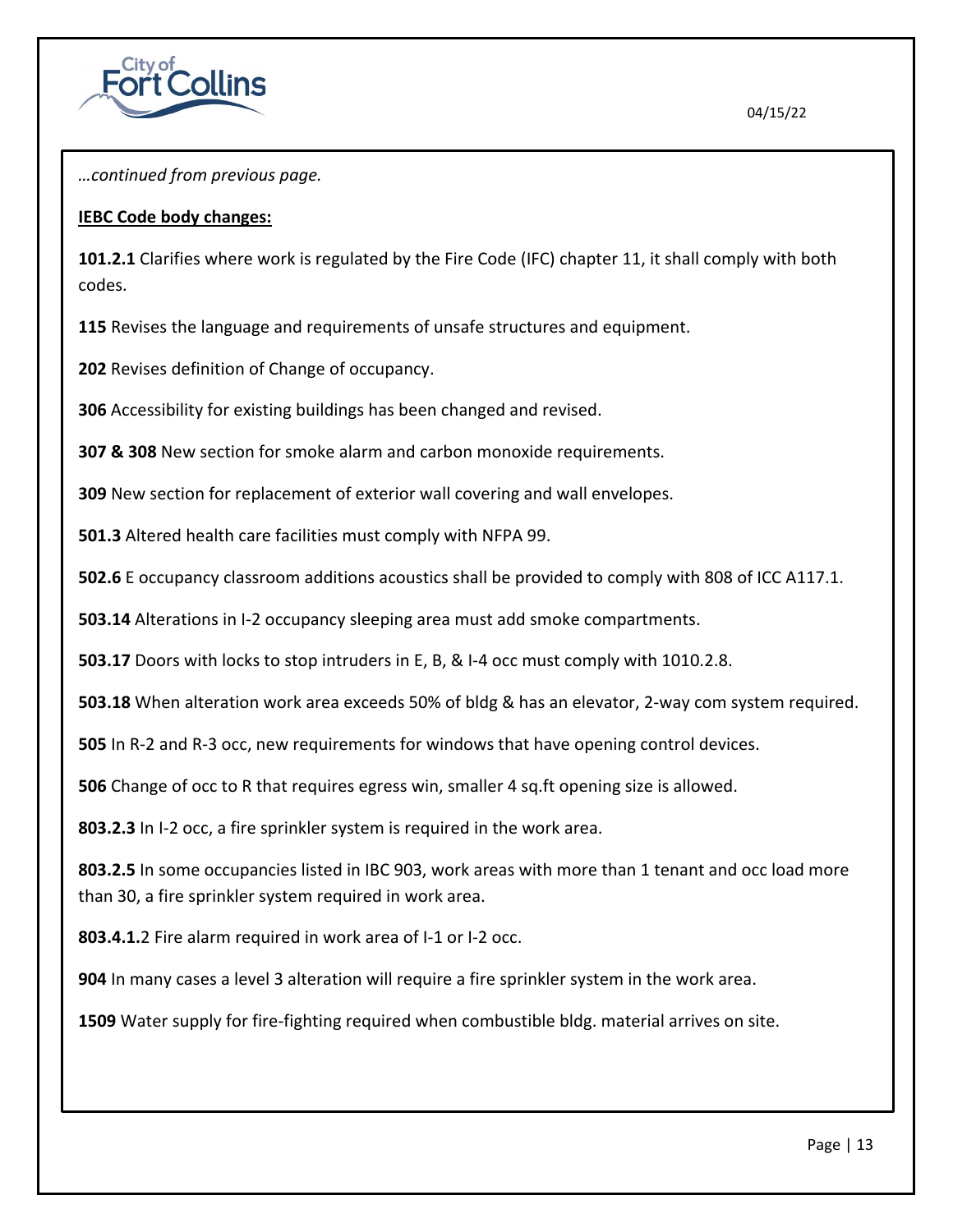

## **2021 International Swimming Pool and Spa Code (ISPSC)**

#### **Code body changes:**

**109** Give authority to the code official to approve connection or disconnection of utilities.

**305.1** Temp construction fence required for in-ground pool until the permanent barrier is installed.

**305.3** The barrier/fence door/gate requirements have been revised.

**307** The inside of Non-residential pools must have a color finish that does not obscure objects or surfaces in the pool.

**307.1.4** Pool lifts installed for accessibility into the pool must meet several new standards.

**311.3** Water velocity in suction and return piping must meet a maximum fps.

**324** A new section regulating pool equipment rooms.

**325** Indoor public pool air-handling systems must comply with ASHRAE 62.1.

**407** Circulation systems section has been revised.

**504.2** Spa jets must be limited by a cycle timer of 10 min max.

**609** Dressing and sanitary facilities in aquatic rec facilities as been revised.

**612** A new section for regulating interactive water play features.

## **2021 International Property Maintenance Code (IPMC)**

#### **Local amendments:**

Many of the amendments from the 2006 IPMC have been retained and inserted into the 2021.

**109.3** Violations of the code are changed from criminal to civil infraction.

**302.3.1** Walkway surface change in elevation is ½" max. (sidewalk tripper).

#### **Code body changes:**

**704.1.1** Fire protection and life safety systems must be maintained and operating as designed.